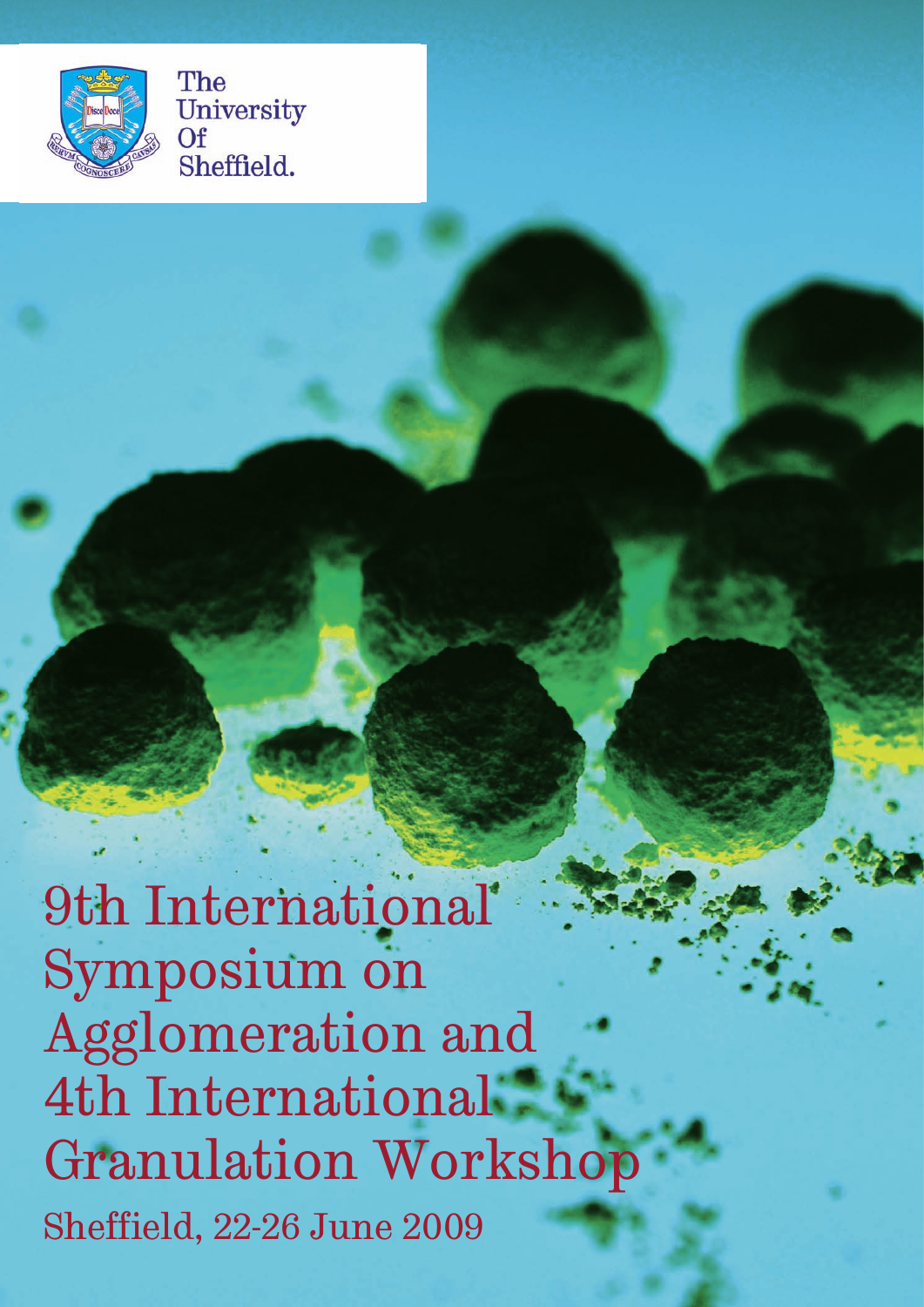### 9th International Symposium on Agglomeration and 4th International Granulation Workshop

Sheffield, 22-26 June 2009

Academic and industrial interest in granulation and agglomeration technology continues to grow. This is because understanding of these is vital in the formulation and manufacture of many important solid products.

This Symposium and Workshop consists of a two-day granulation course and a three-day symposium and workshop. The theme of the week is "Learning from the past to help focus on the future".

The two-day granulation course from 22-23 June 2009 will give you hands-on granulation experience and knowledge from renowned experts in the field.

The three-day Symposium and Workshop from 24-26 June 2009 will see a range of papers presented that cover both industrially and academically relevant areas of the discipline in order to provide a complete overview of the field. A feature of this Symposium is to bring together and codify learning on agglomeration from a wide range of researchers, and to look as to where the future of the discipline is best focused for maximum impact on academia and industry. Selected papers will be considered for a special issue of Powder Technology.

The Symposium and Workshop is organised by the department of Chemical & Process Engineering at The University of Sheffield with support from the European Federation of Chemical Engineering (EFCE) Working Party on Agglomeration. We look forward to welcoming you to Sheffield.

*Prof. Agba Salman Prof. David York Prof. Mike Hounslow*

### Plenary Speakers

Prof David York: General overview and list of challenges, Procter & Gamble Co, UK

Prof Hans-Jürgen Butt: Structure and dynamics of granular materials depend on the force between the individual particles, Max Planck Institute for Polymer Research, Germany

Prof Mike Hounslow: Importance of structure to granule properties and choice of process, University of Sheffield, UK

Dr Stefan Palzer: Similarities in the agglomeration of pharmaceuticals, detergents, chemicals and food powders; Nestlé Research Centre, Switzerland

Prof Peter Kleinbudde: End product property needs and how they influence the choice of materials and process, Heinrich-Heine-University, Germany

Prof Jim Litster: What of the future, Purdue University, USA.

#### Granulation Course

22 - 23 June 2009

Preceding the Symposium and Workshop will be a 2 day Granulation Course. Led by experts from the Food, Detergent and Pharmaceutical Industries, this course is designed for you if you are a PhD student or work in industrial granulation. At the course you will get hands-on granulation experience and knowledge from renowned experts in the field.

#### **Course Content - Day 1**

- 1. Elements of granulation technology key technological issues, particle size distributions, properties of wet and dry assemblies of particles.
- 2. Equipment for granulation: low and high shear mixers types of tumbling and impeller mixers, mechanics of powder mixing, design and scale-up issues.
- 3. Understanding granule formation:

a. Mechanisms in mixer agglomeration - mechanisms of size enlargement, effects of liquid distribution, binder selection, control of granule size.

b. Mechanisms in fluidised bed agglomeration - effects of liquid distribution and atomisation, effects of binder properties, control of granule size.

4. The complete process - flow sheet for the process, drying/cooling, classification and recycle, sensors for control of the process, case studies.

#### **Day 2**

- 1. The challenges of scale up. Understanding the challenge of scale through hands-on use of agglomerators which work at a variety of different scales.
- 2. Fluid Bed agglomeration. Practical experience of different fluid bed agglomerators.
- 3. Roller Compaction and Extrusion. Use of simple tools to simulate roller compaction and extrusion processes.
- 4. Tabletting. You will make use of a number of practical tools to investigate the importance of material characteristics and force on tablet properties.
- 5. Finished product characterisation. Key finished particle properties will be investigated. You will learn how they influence performance and hence how they determine the process and conditions used and the raw material properties needed to make the desired quality.
- 6. Scaling up processes. A concluding lecture on the challenges of scale up and practical considerations.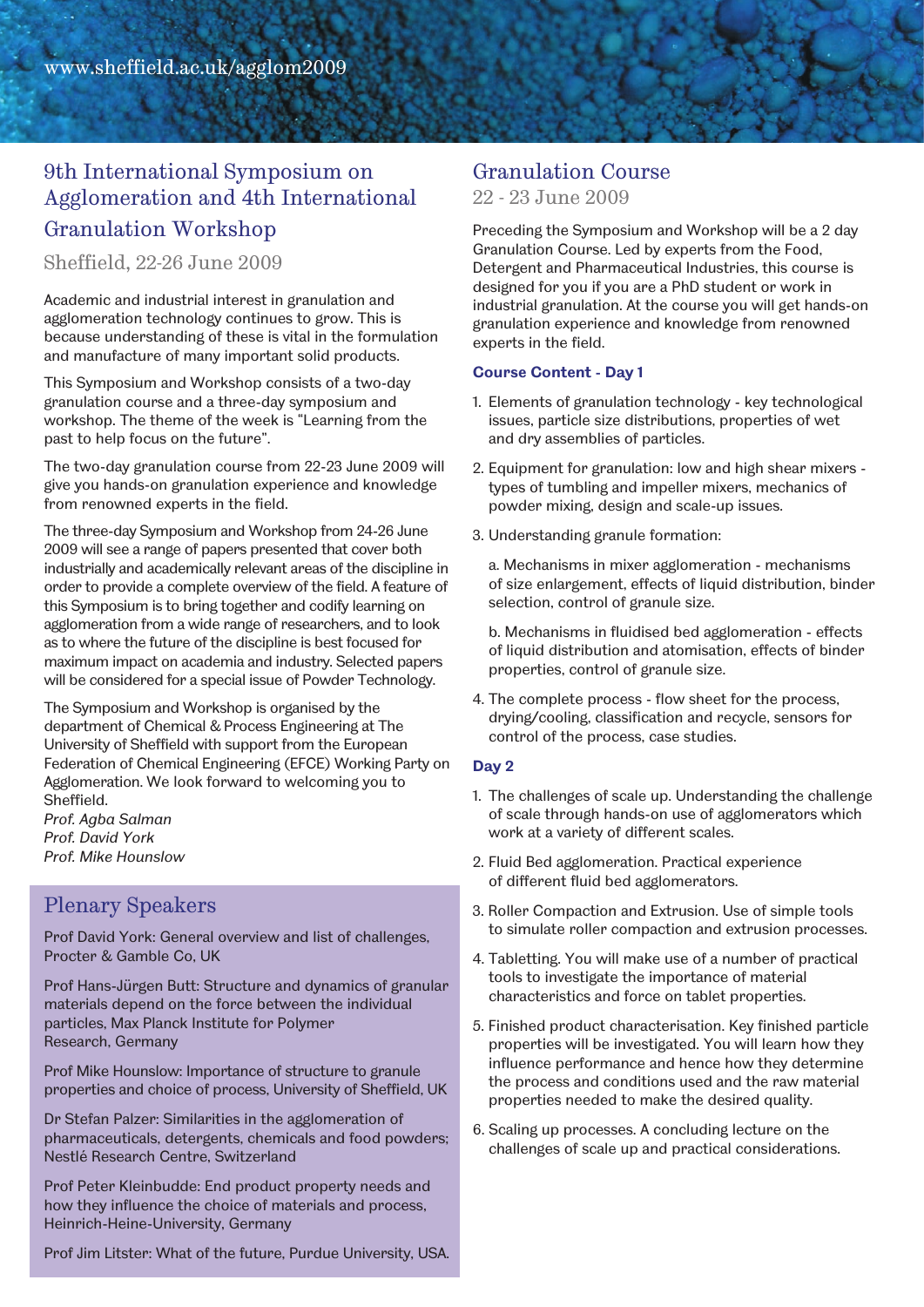## Call For Papers

We would welcome your abstracts for oral presentations or posters in the themes to the right. Some papers will be considered for publication in either a special issue of the Journal of Powder Technology or a special issue of Chemical Engineering Research and Design.

Please email your abstract to Prof Agba Salman: a.d.salman@sheffield.ac.uk

#### **Abstract Guidelines**

- Abstracts should be between 300 500 word
- Abstracts should be submitted no later than 1st October 2008
- Date for paper acceptance is 3rd November 2008
- Final Paper is required by 2nd February 2009

Further information and an example abstract can be found on our website:

**www.sheffield.ac.uk/agglom2009/papers.html**

# Poster Competitions

Sponsored by Unilever, TTC, IChemE Particle Technology Subject Group and GSK, there will be a variety of poster competitions at the Symposium and Workshop.

To enter a poster please submit an abstract to Prof Agba Salman: a.d.salman@sheffield.ac.uk. Abstracts should be 1 A4 page maximum in length. The closing date for poster abstracts is 2nd February 2009.

For more information about the poster competitions please see: www.sheffield.ac.uk/agglom2009/poster.html

When you register indicate that you will be entering a poster.

# Paper Themes

#### **The Macro Scale I: Processing for Granulation**

- High Shear Granulation
- Fluidized Bed Spray Granulation
- Extrusion-Spheronisation and Pelletization
- Roll Pressing
- Dry Granulation
- Coating and Encapsulation
- Continuous Granulation
- Scale-Up
- Agglomeration for Product Performanc
- Overall Process Concepts & Design
- Online Monitoring
- Process Control and PAT

#### **The Macro Scale II: Applications**

- Pharmaceutical Granulation and Tabletting
- Food Materials Science
- Detergent and Personal Care Products
- Nano-Granulation
- Green Granulation Innovative Processes
- Agglomeration in Suspension-Flocculation
- Agglomeration in Metallurgical Industry
- Agglomeration in other Processes

#### **The Meso Scale: Mechanistic Description**

- Fundamental Aspects
- Wetting and Nucleation, and Growth and Consolidation
- Granulation Rate Processes
- Breakage in Granulation
- Modelling of Granulation
- Characterisation of Material Properties and their Influence on Granulation

#### **The Micro Scale: Granules and Smaller**

- Granule Structure
- Interparticle Forces

# Scientific Committee

- Prof. Hans Kuipers, University of Twente, The Netherlands
- Prof. Jean Paul Remon, Ghent University, Belgium
- Prof. Stefaan Simons, University College London, UK
- Prof. John Dodds, Ecole des Mines d'Albi, France
- Dr. Judith Bonsall, Unilever Research Port Sunlight, UK
- Prof. Hans Leuenberger, University of Geneva, Switzerland • Dr Gabrie M.H, Meesters, DSM, The Netherlands
- Prof. Jonathan Seville, University of Warwick, UK
- Prof. Anne Juppo, University of Helsinki, Finland
- Prof. Mike Adams, University of Birmingham, UK
- Dr. Tibor Attila Nagy, Gedeon Richter Ltd., Hungary
- Dr. Stefan Palzer, Nestlé, Switzerland
- Prof. David York, Procter & Gamble Co, UK
- Dr. Gavin Reynolds, AstraZeneca, UK
- Dr. James N. Michaels, Merck and Co. Inc, USA
- Dr. Hermann Feise, BASF, Germany
- 
- Prof. Ampol Mitrevej, Mahidol University, Thailand • Dr. Renee Boerefijn, Purac, The Netherlands
- Prof. Mojtaba Ghadiri, University of Leeds, UK
- Mr. Klaus Eichler, Technology Training Center, Germany
- Prof. Pierre Guigon, Université de Technologie de Compiègne, France
- Mr James Cartwright, GSK, UK
- Dr. Chris M Gilmour, GSK, UK
- Dr. Kaspar van den Dries, Schering-Plough, The Netherlands
- Dr. Ingela Niklasson Björn, AstraZeneca, Sweden
- Dr. Karen Hapgood, Monash University, Australia
- Prof. Gabriel I. Tardos, The City College of the City University of New York, USA
- Prof. Stefan Heinrich, Technical University Hamburg-Harburg, Germany
- Prof. Jim Litster, Purdue University, USA
- Prof. Peter Kleinebudde, Heinrich-Heine-University, Germany
- Prof. Göran Alderborn, Uppsala University, Sweden
- Prof Piet Lens, Wageningen University, The Netherlands • Prof. Mike Hounslow, University of Sheffield, UK
- Prof. Agba Salman, University of Sheffield, UK

# Organisation Committee

- Prof Agba D Salman
- Prof Khashayar Saleh
- Dr Bindhu Gururajan
- Mr Nigel Sommerville Roberts • Dr Hong Sing Tan
- Dr Andrew Bayly
- Mr Matthew Butcher
- Dr Markus Hartmann
- Dr Laurent Forny
- Dr Gavin Walker
- Dr Csaba Sinka
- Dr Ali Hassanpour
- -